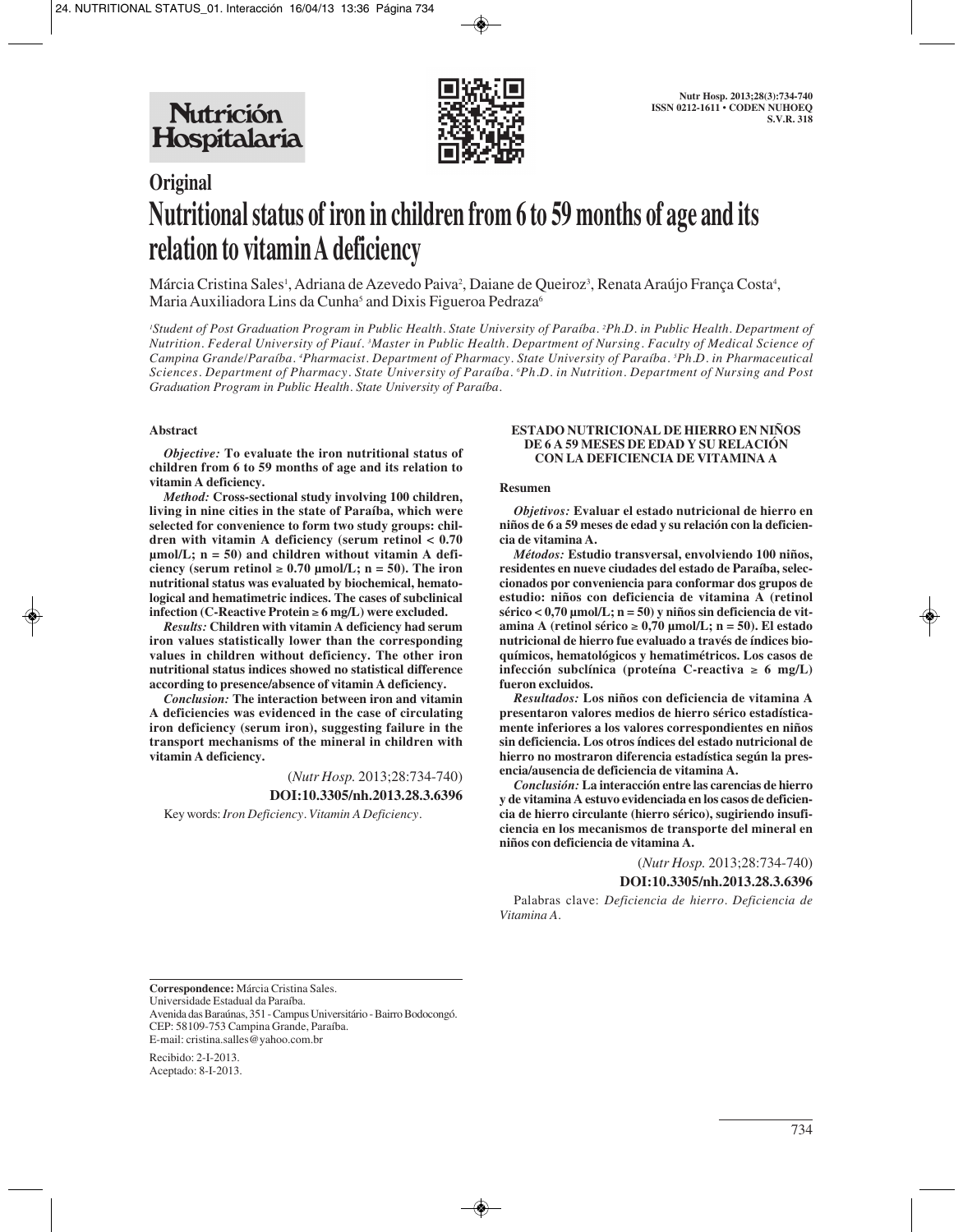## **Abbreviations**

CI: Confidence Interval. LSD: Least Square Deviance. MCH: Mean Corpuscular Hemoglobin. MCHC: Mean Corpuscular Hemoglobin Concentration.

MCV: Mean Corpuscular Volume. OR: Odds Ratio. RBP: Retinol Binding Protein. RDW: Red Cell Distribution Width. SD: Standard Deviation. VAD: Vitamin A deficiency.

## **Introduction**

Iron deficiency is the most prevalent nutritional disorder worldwide and the principal cause of anemia in childhood.1 In spite of affecting a large number of children and women in non-industrialized countries, it is the only nutrient deficiency significantly prevalent in virtually all industrialized nation.2

In Brazil, according to data from the National Research of Women and Children Demography and Health,<sup>3</sup> 20.9% of Brazilian preschool children are affected by anemia, being the child population in the Northeast of Brazil more vulnerable to this nutritional deficiency, with prevalence of 25.5%.

The iron deficiency, even without the presence of anemia, causes numerous health problems for children such as fatigue and weakness, due to the bad energy use by muscles, behavioral and cognitive disorders, and deficit in the physical growth.4

Several factors might be included in the genesis of this nutritional deficiency to cite: the low iron stores at birth, the fast rhythm of the children growth, the iron interaction with other diet components, the infectious diseases, the obtaining of insufficient iron by means of feed, and even the deficiency of other micronutrients such as vitamin A.<sup>1,5,6</sup>

The vitamin A deficiency (VAD) is a public health problem in many developing countries, affecting mainly children under five years old.7 Brazil is considered as a risk area of sub clinic VDA.<sup>8</sup> It is estimated that 17.4% of the Brazilian children population has shown inadequate levels of vitamin A, with the highest prevalence of VAD observed in the Southeast (21.6%) and Northeast regions (19.0%).<sup>3</sup>

The main causes of VAD can be summarized into two broad categories of aspect: inadequate diet and the presence of infectious processes. The inadequate diet includes poor food intake of vitamin A food sources as well as inadequate intake of foods containing important nutrients for its bio use. In children, beyond the need of a food that accompanies the period of growth and development, the infectious processes which are common in this stage of life constitutes a complicating factor, damaging the vitamin A use by the organism. $9,10$ 

VAD, even in its subclinical form, can lead to increased morbidity and mortality from infectious diseases and diarrhea. In extreme cases, this nutritional deficiency can direct to blindness due to irreversible loss of cornea11. Moreover, by mechanisms not yet completely understood, this deficiency can induce to an iron deficiency anemia.6,12

It is postulated that the association between VAD and iron deficiency anemia is due to the fact that vitamin A benefits erythropoiesis, interferes in the modulation of iron metabolism and improves the immune response against infectious disease.<sup>6,12,13</sup>

Vitamin A increases the depletion of liver iron storage, making this mineral available for the hemoglobin synthesis, events that directly benefit the iron metabolism and the erythropoiesis. This way, in individuals with VAD, it is possible that a functional iron deficiency is developed even when the mineral storage are present at normal levels.6,12

Since the vitamin A is an important immuno modulator nutrient, in the VDA occurrence, the infection can be more easily installed. Consequently, the individual would become more vulnerable to the development of anemia of infection which is characterized by low concentrations of transferrin and ferritin increase levels. This process generates an accumulation of iron in the liver, this mineral rendered unavailable for erythropoiesis, which contributes to the development of anemia. In addition, the infectious processes can interfere with the synthesis of Retinol Binding Protein (RBP), and, in consequence, triggers the occurrence of VDA, a risk factor for anemia of infection.<sup>12</sup>

In this context, this study aims to evaluate the iron nutritional status of children from 6 to 59 months of age and its relation to vitamin A deficiency.

# **Methodology**

This is a cross-sectional study, forming part of a wider research project, population-based research, developed in the state of Paraíba, in the period from January to April 2007, in order to assess the implementation of the "More Vitamin A-National Vitamin Supplementation Program", as well as determine the prevalence of vitamin A deficiency, anemia and malnutrition in children in the state.

## *Participants and sample*

The sample of the original project consisted of 1,324 children, aged 6 to 59 months of age, who live in the cities of three regions of Paraíba. The children were randomly selected according to sampling type of multiple steps types. For this selection, it was estimated the population data of these cities in the state, provided by the Brazilian Institute of Geography and Statistics, for the year 2006. Subsequently, it was carried out a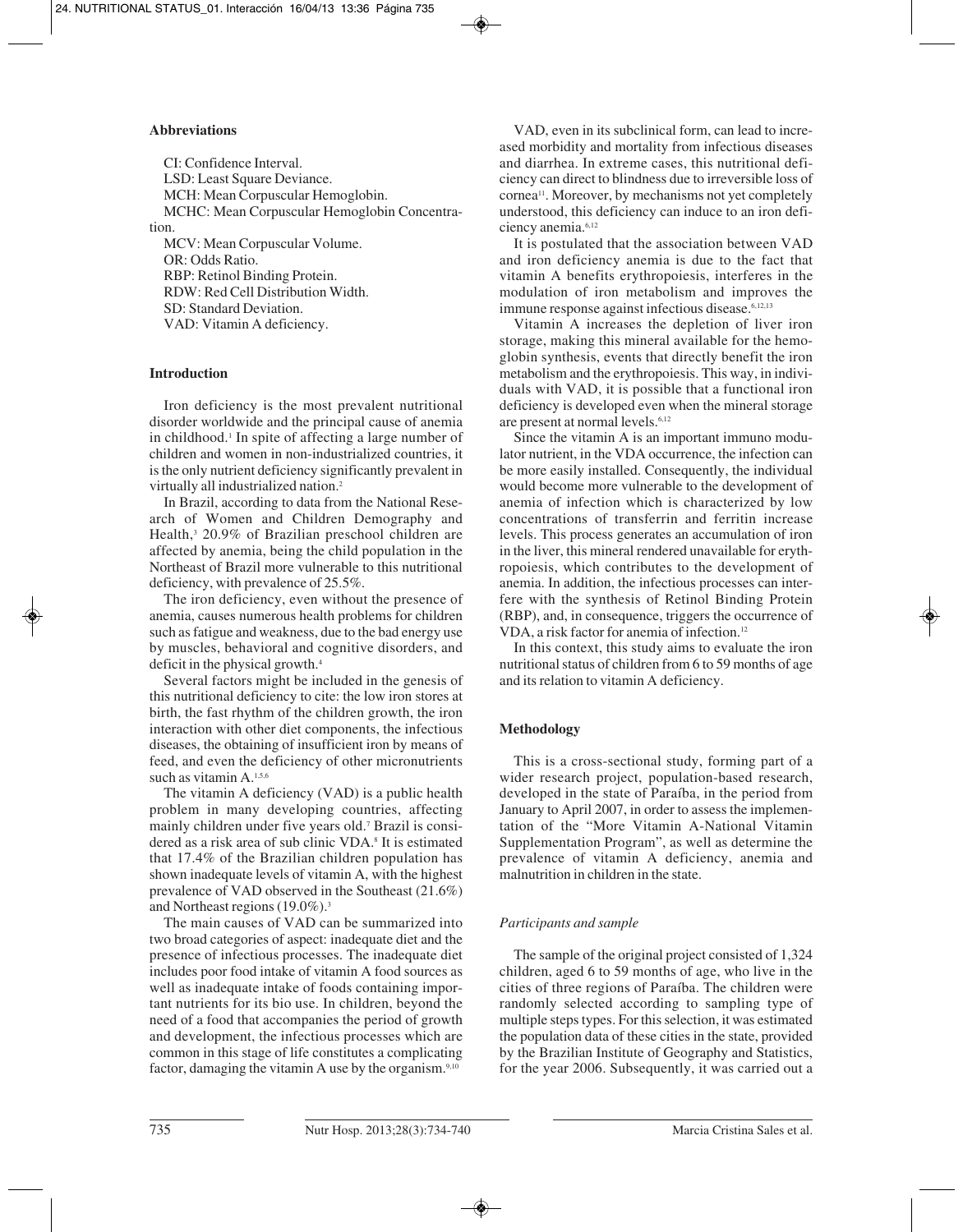survey of the number of children 6-59 months of age (15% of the population), living in the urban area, with their accumulated populations. After calculating the sampling interval, the randomization of the cities was conducted, then the census tracts, households and children. The drawn cities were: Conceição, Belém do Brejo do Cruz, Boa Ventura, Pedra Branca, São José de Espinharas, Malta, Patos, João Pessoa and Campina Grande.

To compose the sample of the present study, it was initially selected children who had serum retinol levels and hemogram, excluding cases of subclinical infection (C-Reactive protein  $\geq 6$  mg/dL determined by latex agglutination), with a total of a sample of 991 children. Then, it was selected from these 991 children, and for convenience, a sub-sample of 100 children (50 males and 50 females), 50 children with VAD (retinol < 0.70 µmol/L), and 50 children without VAD (retinol  $\geq$  0.70  $\mu$ mol/L).

## *Instrument of demographic and socioeconomic data collection*

The demographic and socioeconomic data come from questionnaires filled in the original study, with parents or guardians.

## *Evaluation of the nutritional state of iron and vitamin A*

The evaluation of the nutritional status of iron and vitamin A was made from biochemical, hematology and hematimetric markers. The biochemical indicators considered were the serum concentrations of retinol, iron and ferritin. The hematological indicators considered were hemoglobin, erythrocytes and hematocrit. The hematimetric indicators considered were Mean Corpuscular Volume (MCV), Mean Corpuscular Hemoglobin (MCH), Mean Corpuscular Hemoglobin Concentration (MCHC) and Red Cell Distribution Width (RDW).

It was collected 3 mL of blood by venipuncture, using disposable needles and syringes. Part of the blood sample (2 mL) was collected in tubes without anticoagulant, wrapped in aluminum foil, is used to determine serum concentrations of retinol, iron and ferritin, the techniques of High Performance Liquid Chromatography, turbidimetry and ELISA, respectively. The remaining blood sample (1 mL) was collected in tubes with  $K_{3}E\text{DTA}$  anticoagulant and is used to obtain the hematological and hematimetric indicators from hemogram performed from an automatic counter (Sysmex SF-3000, Roche Diagnostics).

It was considered adequate the following reference values: serum retinol ≥ 0.70 µmol/L,<sup>14</sup> serum iron ≥ 50.0 µg/dL, serum ferritin  $\geq 14.0$  µg/L,<sup>15</sup> hemoglobin  $\geq$ 11.0  $g/dL$ ,<sup>16</sup> erythrocytes 4.60-4.80 million/mm<sup>3</sup>,

hematocrit 34.0-42.0%,<sup>17</sup> MCV 82.0-92.0 fL, MCH 27.0-32.0 pg, MCHC 30.0-35.0 g/dL e RDW 11.0- 15.0%.15

The analyses of serum retinol and serum ferritin were performed in the Lauro Wanderley University Hospital, Federal University of Paraíba, and the levels of C - Reactive Protein and hemogram were done at the Laboratory of Clinical Analyses, State University of Paraíba.

## *Data analysis*

The obtained information was used for feeding the database using the statistical program Epi Info 6.04b. Data were entered in duplicate, with subsequently evaluation of the consistency of the application using validate (Epi Info 6.04b). Data were then analyzed using the SPSS statistics program version 8.0.

The variables for the population characterization were presented using descriptive statistics (simple frequencies). It was presented markers of nutritional status of iron and vitamin A according to sex and age, using measures of central tendency and dispersion (mean and standard deviation-SD). To check the assumption of normality of the variables involved in the study, it was applied the Kolmogorov-Smirnov test, when necessary. For comparisons between groups, it was applied Student's t-test for comparison by sex and ANOVA for comparison by age. To test the homogeneity of variances, it was applied the Levene test and Least Square Deviance (LSD) was used for post-hoc tests.

For the analysis of indicators according to VAD, it was used Odds Ratio (OR) as a measure of association with their respective confidence interval (CI). The OR's were calculated using logistic regression models. In the first part of the analysis, all OR's were adjusted for sex and age group. Subsequently, it was performed a multivariate analysis, which were inserted in the model all variables with p-value of up to 0.25 in the bivariate analysis. The final model was obtained by the Backward method and all findings were performed considering the significance level of 5%.

# *Ethical considerations*

The project was evaluated and approved by the Ethics Committee in Research of the State University of Paraíba (Opinion No. 1128.0.133.00005) subject to the guidelines of Resolution 196/96 of the National Health Council.

## **Results**

Table I presents the socioeconomic and demographic profile of the children studied. The proportion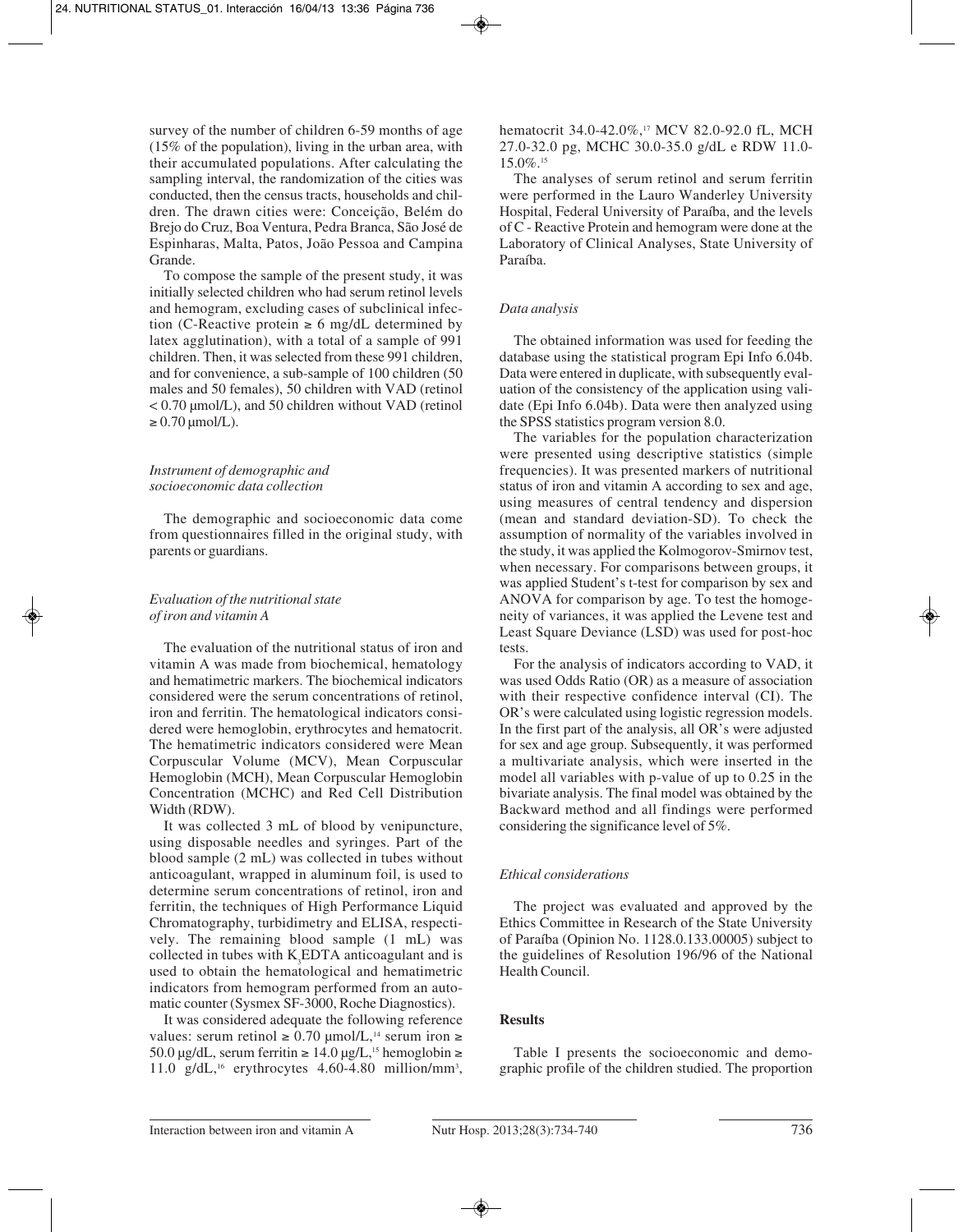| Distribution of children 6-59 months of age according<br>to demographic and socioeconomic variables.<br>Paraiba, 2007 |                |       |  |
|-----------------------------------------------------------------------------------------------------------------------|----------------|-------|--|
| Variables                                                                                                             | N              | $\%$  |  |
| Age group (months)                                                                                                    |                |       |  |
| $\ge 6e < 24$                                                                                                         | 32             | 32.0  |  |
| $\geq$ 24 e < 48                                                                                                      | 44             | 44.0  |  |
| $\geq$ 48 e $\leq$ 59                                                                                                 | 23             | 23.0  |  |
| Total                                                                                                                 | 100            | 100.0 |  |
| Per capita income $(MW)^*$                                                                                            |                |       |  |
| $<\frac{1}{4}$                                                                                                        | 51             | 51.0  |  |
| $\geq$ 1/4 e < 1/2                                                                                                    | 34             | 34.0  |  |
| $\geq \frac{1}{2}$                                                                                                    | 15             | 14.0  |  |
| Total                                                                                                                 | 100            | 100.0 |  |
| Schooling of the children's responsibles                                                                              |                |       |  |
| <b>Illiterate</b>                                                                                                     | 15             | 15.0  |  |
| <b>Incomplete Elementary School</b>                                                                                   | 43             | 43.0  |  |
| Elementary school completed                                                                                           | 13             | 13.0  |  |
| Incomplete high school                                                                                                | 06             | 6.0   |  |
| Complete High School                                                                                                  | 19             | 19.0  |  |
| <b>Higher Education</b>                                                                                               |                |       |  |
| No Information                                                                                                        | 0 <sub>3</sub> | 3.0   |  |
| Total                                                                                                                 | 100            | 100.0 |  |

**Table I**

# MW: Minimum Wage = R\$ 350.00.

of children between 24 and 47 months was 44.0%. Regarding the income, it was observed that 85.8% of the families studied were below the poverty line, with per capita income less than  $\frac{1}{2}$  of the time minimum wage (R\$ 350.00). Based on education, it was found that most heads of households (85.8%) attended at most elementary school.

Table II shows that from the biochemical, hematological and hematimetric indicators in study, only the HCM had different mean (SD) according to sex, and the female children had significantly higher

**Table II** *Mean (SD) of the biochemical, hematological and hematimetric parameters according to the children sex. Paraiba, 2007*

|                                         | Sex                |                      |       |
|-----------------------------------------|--------------------|----------------------|-------|
| <i>Variables</i><br>Mean(DP)            | Male<br>$(n = 50)$ | Female<br>$(n = 50)$ | p     |
| <b>Biochemical indicators</b>           |                    |                      |       |
| Serum retinol (µmol/L)                  | 0.82(0.34)         | 0.82(0.23)           | 0.959 |
| Serum iron $(\mu g/dL)$                 | 54.35 (28.11)      | 62.77 (27.78)        | 0.139 |
| Serum ferritin $(\mu g/L)$              | 21.05 (13.62)      | 20.87(14.16)         | 0.949 |
| Hematological indicators                |                    |                      |       |
| Hemoglobin $(g/dL)$                     | 11.21(1.14)        | 11.30(1.85)          | 0.722 |
| Erythrocytes (million/mm <sup>3</sup> ) | 4.56(0.41)         | 4.44(0.18)           | 0.149 |
| Hematocrit (%)                          | 34.62 (2.94)       | 34.64 (4.14)         | 0.975 |
| Hematimetric indicators                 |                    |                      |       |
| MCV(fL)                                 | 75.45 (45.75)      | 78.07 (41.22)        | 0.052 |
| MCH(pg)                                 | 24.36 (2.85)       | 25.59(3.17)          | 0.045 |
| MCHC (g/dL)                             | 32.25(1.38)        | 32.87 (2.95)         | 0.178 |
| $RDW(\%)$                               | 15.68 (2.08)       | 14.88 (1.97)         | 0.052 |

concentrations than the male sex, with values of 25.59 pg  $(\pm 3.17)$  and 24.36 pg  $(\pm 2.85)$ , respectively  $(p = 0.045)$ .

The mean values (SD) of serum iron, hemoglobin, MCV, MCH, MCHC were statistically higher in children with increasing age ( $p < 0.05$ ), whereas ferritin and RDW were lower in these children  $(p < 0.05)$ . There was no statistically significant difference in mean (SD) serum retinol, hemoglobin and hematocrit in children according to age  $(p > 0.05)$  (table III).

The comparative analysis of the parameters of iron nutritional status among children with and without VAD indicated that, children with vitamin deficiency had mean values (SD) of serum iron statistically lower than those without vitamin deficiency ( $p = 0.015$ ). The

*Mean (SD) of the biochemical, hematological and hematimetric parameters according to age group of children. Paraiba, 2007*

| <i>Variables</i><br>Mean(DP)            |                        | Age group (months)      |                         | $\boldsymbol{p}$ |
|-----------------------------------------|------------------------|-------------------------|-------------------------|------------------|
|                                         | $6 - 24$<br>$(n = 32)$ | $24 - 48$<br>$(n = 44)$ | $48 - 59$<br>$(n = 24)$ |                  |
| <b>Biochemical indicators</b>           |                        |                         |                         |                  |
| Serum retinol $(\mu$ mol/L)             | 0.82(0.32)             | 0.76(0.25)              | 0.90(0.31)              | 0.167            |
| Serum iron $(\mu g/dL)$                 | 48.22(25.15)           | 61.07(29.17)            | 67.61 (27.38)           | 0.029            |
| Serum ferritin (ug/L)                   | 17.11 (13.59)          | 19.43(12.19)            | 29.23 (14.18)           | 0.002            |
| Hematological indicators                |                        |                         |                         |                  |
| Hemoglobin $(g/dL)$                     | 10.53(1.39)            | 11.53(1.09)             | 11.74(0.81)             | < 0.001          |
| Erythrocytes (million/mm <sup>3</sup> ) | 4.47(0.35)             | 4.58(0.39)              | 4.41(0.55)              | 0.259            |
| Hematocrit $(\%)$                       | 32.82 (3.39)           | 35.44(2.95)             | 34.09 (7.68)            | 0.052            |
| Hematimetric indicators                 |                        |                         |                         |                  |
| MCV(fL)                                 | 73.47 (6.17)           | 77.01 (6.59)            | 80.67(5.39)             | < 0.001          |
| MCH(pg)                                 | 23.50(2.72)            | 25.03(2.78)             | 26.86(2.78)             | < 0.001          |
| MCHC (g/dL)                             | 31.92(1.46)            | 32.39(1.22)             | 33.71 (3.93)            | 0.012            |
| $RDW(\%)$                               | 15.99(2.00)            | 15.36(2.26)             | 14.15(1.15)             | 0.003            |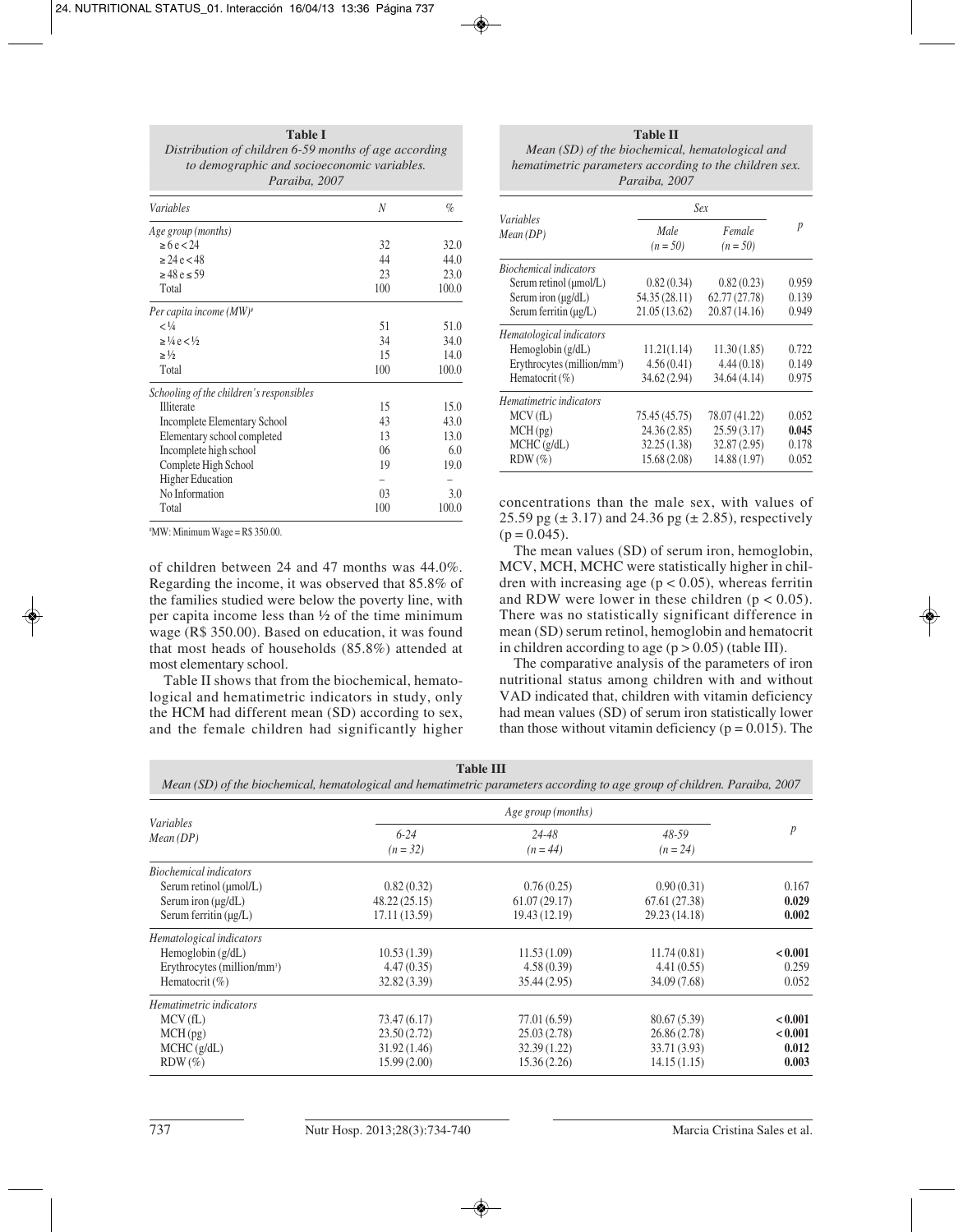| <b>Table IV</b>                                           |
|-----------------------------------------------------------|
| Mean (SD) of the biochemical, hematological and           |
| hematimetric parameters of the nutritional status of iron |
| in the presence of VAD. Paraiba, 2007                     |

|                                         | VDA                                                  |                                                          |                  |
|-----------------------------------------|------------------------------------------------------|----------------------------------------------------------|------------------|
| <i>Variables</i><br>Mean(DP)            | Present<br>(retinol < 0.70)<br>mmol/L)<br>$(n = 50)$ | Absent<br>$(retinol \geq 0.70)$<br>mmol/L)<br>$(n = 50)$ | $\boldsymbol{p}$ |
| <b>Biochemical indicators</b>           |                                                      |                                                          |                  |
| Serum iron $(\mu g/dL)$                 | 51.39 (25.68)                                        | 65.06(29.21)                                             | 0.015            |
| Serum ferritin $(\mu g/L)$              | 19.89 (13.44)                                        | 21.97 (14.22)                                            | 0.456            |
| Hematological indicators                |                                                      |                                                          |                  |
| Hemoglobin $(g/dL)$                     | 11.15(1.35)                                          | 11.36(1.14)                                              | 0.421            |
| Erythrocytes (million/mm <sup>3</sup> ) | 4.43 (0.46)                                          | 4.57(0.37)                                               | 0.093            |
| Hematocrit $(\% )$                      | 34.14 (4.01)                                         | 34.40 (5.29)                                             | 0.783            |
| Hematimetric indicators                 |                                                      |                                                          |                  |
| MCV(fL)                                 | 76.62 (7.49)                                         | 76.82(5.92)                                              | 0.885            |
| MCH(pg)                                 | 25.04(3.61)                                          | 24.88 (2.47)                                             | 0.800            |
| MCHC (g/dL)                             | 32.62(2.95)                                          | 32.48 (1.45)                                             | 0.769            |
| $RDW(\%)$                               | 15.35 (4.88)                                         | 15.22(3.78)                                              | 0.766            |

values of other biochemical, hematology and hemati metric markers of the iron analyzed in this study were not statistically different according to the presence/ absence of VAD  $(p > 0.05)$  (table IV).

In table V, it was conducted a multivariate analysis to evaluate the association measures of biochemical, hematology and hematimetric markers of iron nutritional status according to the presence of VAD. It was observed that the serum iron remained the only variable statistically associated with VAD ( $p =$ 0.024). Children with VAD had more chance of occurrence of inadequate mean levels of serum iron compared those without VDA (OR =  $0.98$ ; CI 95%)  $0.97 - 0.99$ ).

#### **Discussion**

The deficiencies of vitamin A and iron constitute a public health problem in Brazil, mainly in the Northeast, where the socioeconomic difficulties contribute significantly to the increase of these nutritional deficiencies in population.3,18,19

Most of the families studied presented low levels of income and schooling. The low socioeconomic profile of the population makes difficult the access to goods and services which are essential to maintaining the individual health such as food, shelter and sanitation, creating a favorable environment for the development of nutritional deficiencies and the acquisition of infection and/or infestations.<sup>13,20</sup>

The association between sex and the means of serum retinol of children showed no statistical significance  $(p = 0.959)$ ; being these results that corroborate studies conducted in the states of Piauí<sup>8</sup> and Bahia.<sup>21</sup>

**Table V** *Association measures of biochemical, hematological and hematimetric markers of iron nutritional status on the*

|  | presence of DVA. Paraiba, 2007 |  |
|--|--------------------------------|--|
|  |                                |  |

| <b>Variables</b>                                       | OR <sub>1</sub> | CI 95%        | p     |
|--------------------------------------------------------|-----------------|---------------|-------|
| <b>Biochemical indicators</b>                          |                 |               |       |
| Serum iron                                             |                 |               |       |
| - Normal ( $\geq$ 50.0 µg/dL)                          | 1.00            |               |       |
| - Altered $(< 50.0 \,\mu g/dL)$                        | 0.98            | $0.97 - 0.99$ | 0.024 |
| Serum ferritin                                         |                 |               |       |
| - Normal ( $\geq 14.0 \,\mu$ g/L)                      | 1.00            |               |       |
| - Altered $(< 14.0 \,\mu g/L)$                         | 0.99            | $0.96 - 1.02$ | 0.386 |
| Hematological indicators                               |                 |               |       |
| Hemoglobin                                             |                 |               |       |
| - Normal ( $\geq$ 11.0 g/dL)                           | 1.00            |               |       |
| - Altered $(< 11.0 \text{ g/dL})$                      | 0.83            | $0.58 - 1.20$ | 0.935 |
| Erythrocytes                                           |                 |               |       |
| - Normal $(4.60-4.80 \text{ million/mm}^3)$            | 1.00            |               |       |
| - Altered $(< 4.60 e > 4.80$ million/mm <sup>3</sup> ) | 0.40            | $0.14 - 1.10$ | 0.077 |
| Hematocrit                                             |                 |               |       |
| - Normal $(34.0 - 42.0\%)$                             | 1.00            |               |       |
| - Altered $(< 34.0 e > 42.0 %$                         | 0.98            | $0.90 - 1.07$ | 0.598 |
| Hematimetric indicators                                |                 |               |       |
| <b>MCV</b>                                             |                 |               |       |
| - Normal (82.0-92.0 fL)                                | 1.00            |               |       |
| - Altered $(< 82.0 e > 92.0 fL)$                       | 0.99            | $0.93 - 1.06$ | 0.907 |
| <b>MCH</b>                                             |                 |               |       |
| - Normal $(27.0 - 32.0 \text{ pg})$                    | 1.00            |               |       |
| - Altered $(< 27.0 e > 32.0 g)$                        | 1.03            | $0.89 - 1.20$ | 0.680 |
| <b>MCHC</b>                                            |                 |               |       |
| - Normal $(30.0-35.0 \text{ g/dL})$                    | 1.00            |               |       |
| - Alterada (< 30.0 e > 35.0 g/dL)                      | 1.05            | $0.87 - 1.26$ | 0.610 |
| <b>RDW</b>                                             |                 |               |       |
| - Normal $(11.0-15.0\%)$                               | 1.00            |               |       |
| - Altered (< $11.0 e > 15.0 %$ )                       | 1.02            | $0.83 - 1.26$ | 0.873 |

1 OR adjusted for sex and age.

Some studies also indicate a higher incidence of anemia in male children, a fact that may be related to a higher growth rate compared to female children, which leads to an increased need for iron by the organism.<sup>22</sup> However, the comparison of hemoglobin means by sex presented in this study did not indicate statistical significance ( $p = 0.722$ ). These results are consistent with studies in Paraíba<sup>23</sup> and Santa Catarina.<sup>24</sup> Among the biochemical, hematological and erythrocyte indicators of the iron nutritional status evaluated, only the MCH showed statistically different in male and female children ( $p = 0.045$ ).

With regard to the age distribution and the retinol, it was not confirmed the trend observed in certain studies that younger children tend to have lower level of serum retinol.8,21 The results of this study are consistent with those found in a study conducted with children from São Paulo.<sup>25</sup>

However, there was a statistically significant difference in hemoglobin of children with different age groups  $(p < 0.001)$ . The hemoglobin levels were higher in children of older age, with the peak of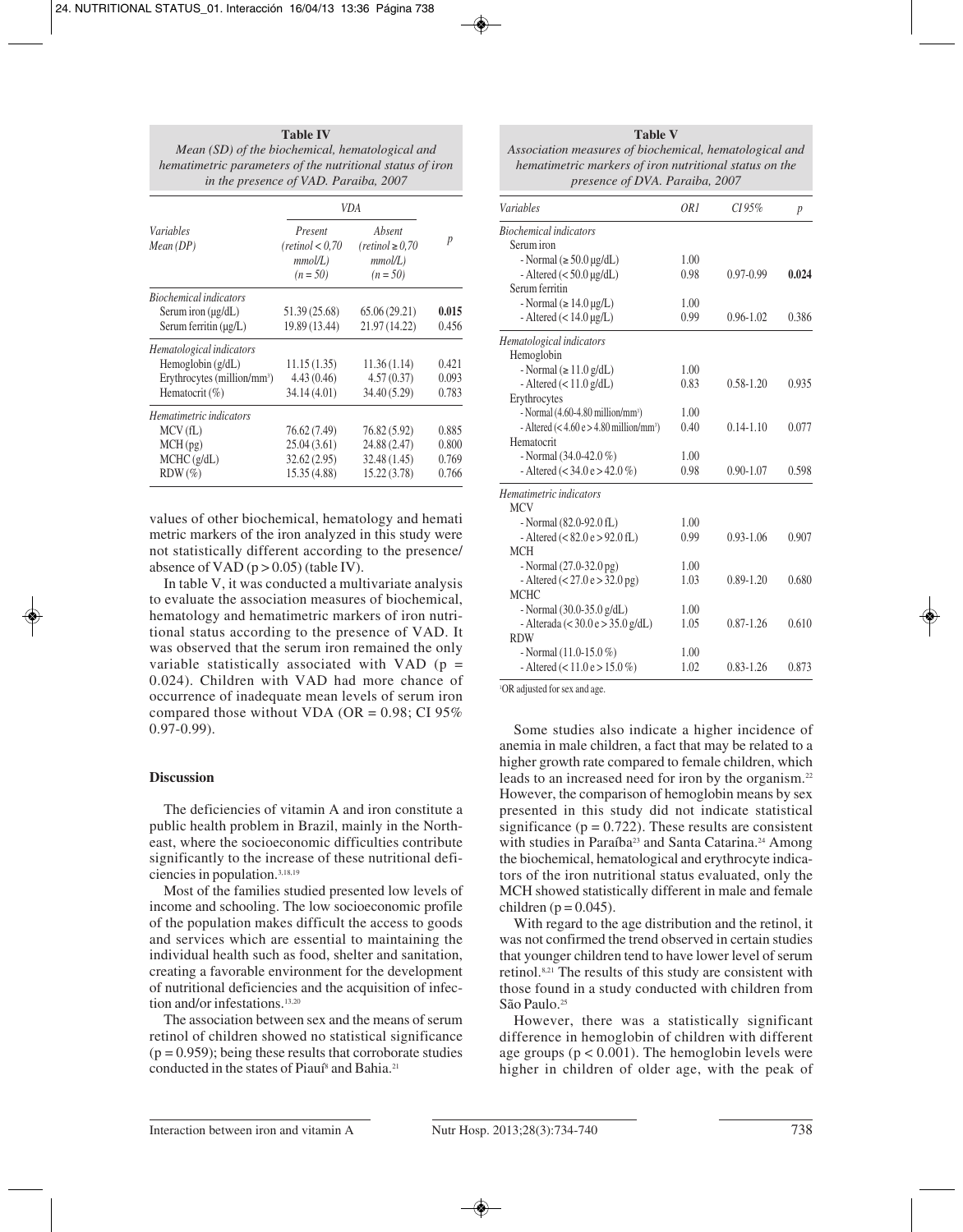anemia observed in younger children, located between the ages of 6 to 24 months. Similar results were found in studies performed in Pernambuco<sup>26</sup> and São Paulo.27 The values of serum iron, MCV and MCHC also increased with advancing age of the children ( $p < 0.05$ ), unlike serum ferritin and RDW, whose rates were reduced ( $p < 0.05$ ).

The high prevalence of anemia at the age of 6 to 24 months may be related to the fact that this is a period of rapid physical growth, and there is consequently an increase in iron requirements. On the other hand, it is also possible that anemia in these children has been manifested in the first year of life, due to early weaning and/or delay to the introduction of iron-rich foods. The decrease in the rate of growth and gradual evolution of a diet mainly of milk for a more varied diet, rich in food sources of iron contribute to a decrease in prevalence of anemia among children of higher age.<sup>26,28</sup>

The comparison of the nutritional status of iron according to the presence of VAD showed significant difference only in the values of serum iron ( $p = 0.015$ ), with iron levels higher in the absence of VAD. These findings corroborate the results from studies obtained with children in Brazil,<sup>29,30</sup> Canada<sup>31</sup> and Thailand.<sup>32</sup> In the present study, no association was found between VAD and ferritin, a phenomenon described in other studies.31,33

Anemia caused by vitamin A deficiency, unlike iron deficiency anemia, characterizes by presenting serum ferritin levels within the normal range and changed serum iron levels.12 In this study, children with VAD had mean (SD) serum ferritin 19.89  $\mu$ g/L  $(\pm 13.44)$ , higher than the reference value (14 µg/L),<sup>15</sup> whereas the mean (SD) serum iron of  $45.00 \mu g/L$  ( $\pm$ 25.68) was lower than the reference value (50  $\mu$ g/L).<sup>15</sup> In cases of anemia caused by vitamin A deficiency, functional iron deficiency may develop even when stocks of this mineral are present.<sup>12</sup> This phenomenon can be explained by the fact that the VAD: 1) compromise the mobilization of iron stores, resulting in insufficient concentrations to the bone marrow, so as to impair erythropoiesis, 2) make the body more susceptible to the infection processes, which cause increasing concentrations of ferritin and reduced concentrations of transferrin, and 3) erythropoietic damage by interfering in the synthesis of eritropoetina.6,12,13

Thus, the interaction between iron deficiency and vitamin A observed in several studies was reinforced in this study only in relation to the deficit of circulating iron (serum iron), but not to iron stores (serum ferritin) and anemia itself, suggesting a failure in the transport mechanisms of the mineral in children with VAD. These findings suggest the need to intensify joint efforts to fight these nutritional deficiencies, in order to reduce the prevalence of such deficiencies and to intercede on the interaction between the two most common nutritional deficiencies on a global scale.

#### **References**

- 1. Olivares M, Walter T. Causas y consecuencias de ladeficiencia de hierro. *Rev Nutr* 2004; 17 (1): 5-17.
- 2. World Health Organization. Iron deficiency anaemia: assessment, prevention and control – a guide for programme managers. Geneva: WHO; 2001.
- 3. Brasil. Ministério da Saúde. Pesquisa Nacional de Demografia e Saúde da Mulher e da Criança. Brasília: Ministério da Saúde; 2006.
- 4. Ferraz IS, Daneluzzi JC, Vannucchi H, Jordão Jr. AA, Ricco RG, Del Ciampo LA et al. Prevalência da carência de ferro e sua associação com a deficiência de vitamina A em pré-escolares. *J Pediatr (Rio J)* 2005; 81 (2): 169-74.
- 5. Coutinho GGP, Bertollo EMG, Benelli ECP. Iron deficiency anemia in children: a challenge for public health and for society. *São Paulo Med J* 2005; 123 (2): 88-92.
- 6. Semba RD, Bloem MW. The anemia of vitamin A deficiency: epidemiology and pathogenesis. *Eur J Clin Nutr* 2002; 56: 271-81.
- 7. Saunders C, Ramalho A, Padilha PC, Barbosa CC, Leal MC. A investigação da cegueira noturna no grupo materno-infantil: uma revisão histórica. *Rev Nutr* 2007; 20 (1): 95-105.
- 8. Paiva AA, Rondó PHC, Gonçalves-Carvalho CMR, Illison VK, Pereira JA, Vaz-de-Lima LRA et al. Prevalência de deficiência de vitamina A e fatores associados em pré-escolares de Teresina, Piauí, Brasil. *Cad Saúde Pública* 2006; 22 (9): 1979-87.
- 9. El Beitune P, Duarte G, Morais EN, Quintana SM, Vannucchi H. Deficiência da vitamina A e associações clínicas: revisão. *Arch Latinoam Nutr* 2003; 53 (4): 355-63.
- 10. Thurnham DI, Mburu AS, Mwaniki DL, De Wagt A. Micronutrients in childhood and the influence of subclinical inflammation. *Proc Nutr Soc* 2005; 64 (4): 502-9.
- 11. Ferraz IS, Daneluzzi JC, Vannucchi H, Jordão Jr. AA, Ricco RG, Del Ciampo LA et al. Nível sérico de zinco e sua associação com deficiência de vitamina A em crianças pré-escolares. *J Pediatr (Rio J)* 2007; 83 (6): 512-7.
- 12. Pereira Netto M, Priore SE, Franceschini SCC. Interação entre vitamina A e ferro em diferentes grupos populacionais. *Rev Bras Saúde Matern Infant* 2007; 7 (1): 15-22.
- 13. Pereira RC, Ferreira LOC, Diniz AS, Batista Filho M, Figueirôa JN. Eficácia da suplementação de ferro associado ou não à vitamina A no controle da anemia em escolares. *Cad Saude Publica* 2007; 23 (6): 1415-21.
- 14. World Health Organization. Global prevalence of vitamin A deficiency in populations at risk 1995-2005. WHO Global Database on Vitamin A Deficiency. Geneva: WHO; 2009.
- 15. Zago MA, Falcão RP, Pasquini R. Hematologia: fundamentos e práticas. São Paulo: Atheneu; 2004.
- 16. DeMaeyer EM, Dallman P, Gurney J Michel, Hallberg L, Sood SK, Srikantia SG. Prévenir et combattre l'anémie ferriprive dans le cadre des soins de santé primaires. Génève: OMS; 1991.
- 17. Carvalho WF. Técnicas Médicas de hematologia e Imunohematologia. Belo Horizonte: COOPMED; 1999.
- 18. Oliveira RC, Diniz AS, Benigna MJC, Miranda-Silva SM, Lola MM, Gonçalves MC et al. Magnitude, distribuição espacial e tendência da anemia em pré-escolares da Paraíba. *Rev Saude Publica* 2002; 36 (1): 26-32.
- 19. Milagres RCRM, Nunes LC, Pinheiro-Sant'Ana HM. A deficiência de vitamina A em crianças no Brasil e no mundo. *Ciênc Saúde Coletiva* 2007; 12 (5): 1253-66.
- 20. Souza WA, Boas OMGCV. A deficiência de vitamina A no Brasil: um panorama. *Rev Panam Salud Publica* 2002; 12 (3): 173-9.
- 21. Santos LMP, Assis AMO, Martins MC, Araújo MPN, Morris SS, Barreto Mauricio L. Situação nutricional e alimentar de pré-escolares no semi-árido da Bahia (Brasil): II Hipovitaminose A. *Rev Saúde Pública* 1996; 30 (1): 67-74.
- 22. Torres MAA, Sato K, Queiroz SS. Anemia em crianças menores de dois anos atendidas nas unidades básicas de saúde no Estado de São Paulo, Brasil. *Rev Saúde Pública* 1994; 28 (4): 290-4.
- 23. Vieira ACF, Diniz AS, Cabral PC, Oliveira RS, Lóla MMF, Silva SMM et al. Avaliação do estado nutricional de ferro e